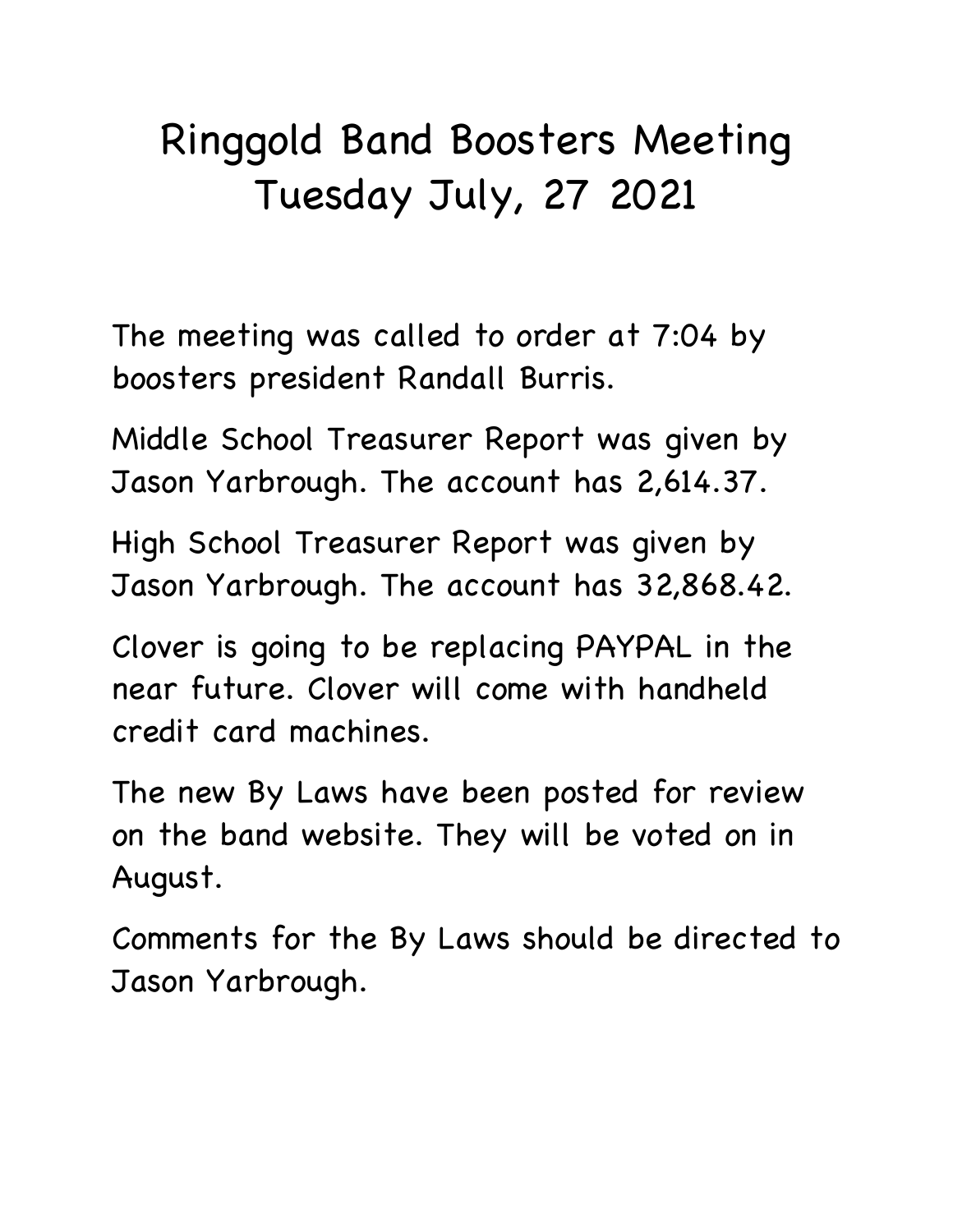The Boosters has decided to have a Coke fundraiser. It will start July 28, 2021. The final orders need to be turned in Aug 12, 2021. Order forms are in the band room. Each child was sent home with an order form.

Medical forms need to be notarized before turning them in. The forms need to be turned in before the first away game.

Middle School Director Report;

Summer band will take place this year. Monday, Tuesday and Thursday. August 2,3 & 5 6-8 p.m. In the middle school band room.

August 4 is registration day for middle school. All middle school band fees can be paid that day.